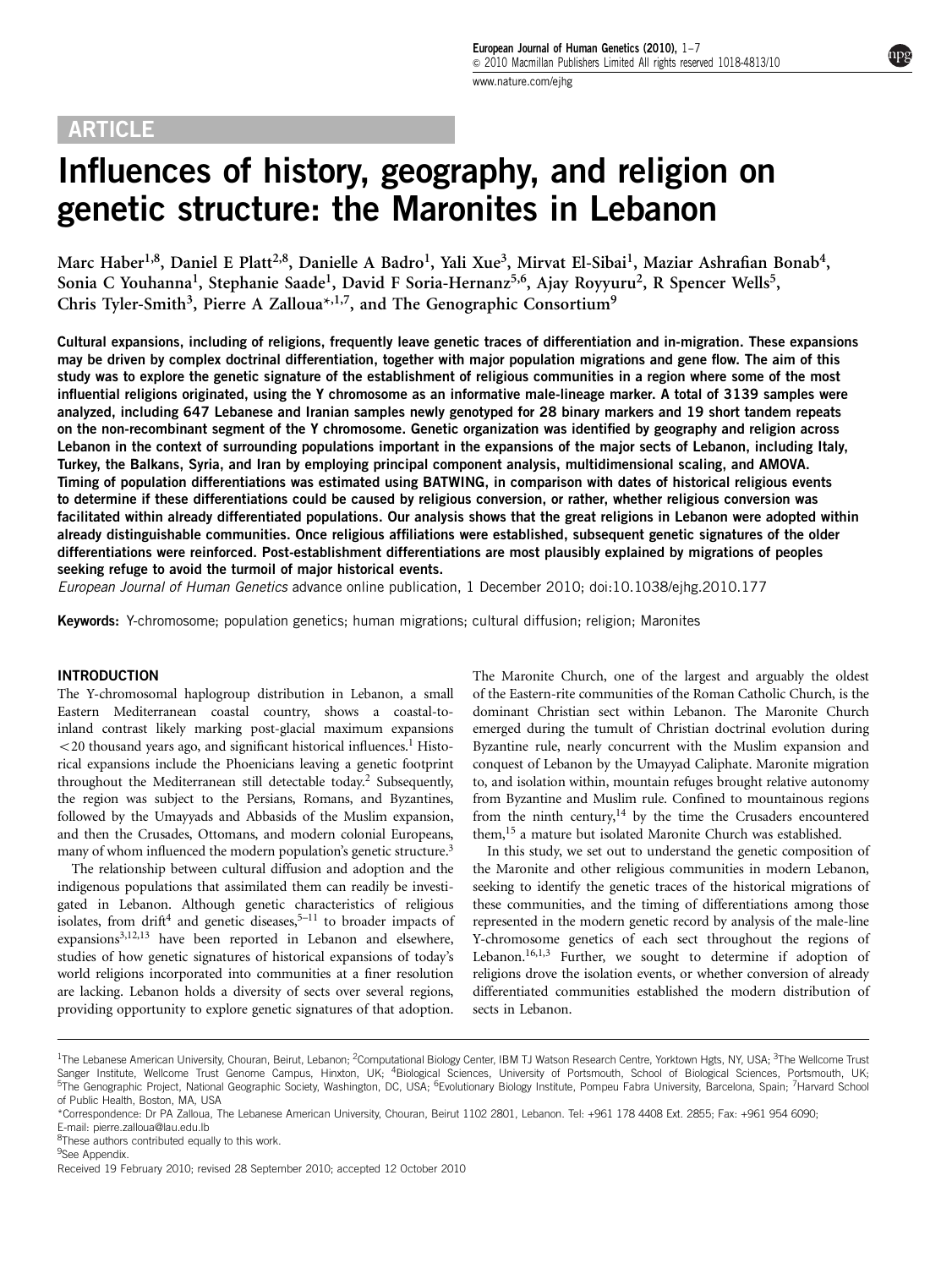# MATERIALS AND METHODS

### Subjects and comparative data sets

The populations selected for this study were those with ancient historical importance to Lebanon through conquest or migration, including Persians, Romans, and the Greeks, in addition to populations with more recent impacts, such as the Islamic expansion in the seventh century and the Crusades in the eleventh and thirteenth century, and the Ottoman Empire expansion from the sixteenth till the twentieth century<sup>[17](#page-6-0)</sup> (Figure 1). In addition, we have spotlighted Zgharta, a predominately Maronite northern town, traditionally associated with a remote religious refuge (Ehden), as a possible isolate.

A total of 3139 samples were analyzed, including 323 newly genotyped samples from Lebanon (Supplementary Table S1) and 324 from Iran (Supplementary Table S2). The new samples were added to 1437 previously genotyped samples (879 Lebanon, 520 Syria, 42 Cyprus) from our laboratory.<sup>1-3</sup> Comparative data from Turkey (490 samples), Italy (162 samples), and the Balkans (399 samples) were obtained from published sources.[18–20](#page-6-0) All participants recruited and genotyped by our team had at least three generations of paternal ancestry in their country of birth and provided details of their geographical origin and written consent for this study, which was approved by the IRB of the Lebanese American University.

In order to identify and test hypotheses concerning conversion, assimilation, and immigration, details on each sect by geographical region are needed. Lebanon was divided into four regions: (1) North Lebanon (LN); (2) Mount Lebanon (LM); (3) The Bekaa; and (4) South Lebanon (LS) (Figure 1). Syria was divided into: (1) West (SW), site of the first Maronite monastery on the Orontes; and (2) East (SE) (Figure 1). Iran was also divided into West (RW), which ranged south along the Caspian sea, including areas neighboring the Byzantine Empire, and East (RE), between the Persian Gulf and Turkmenistan and bordering Pakistan and Afghanistan (Figure 1). Data from the literature included Italy<sup>[20](#page-6-0)</sup> (I), the Balkans<sup>19</sup> (B), and Turkey, as reported previously (T1–T9)[.18](#page-6-0) All 42 Cypriots (C) were Maronites. Sects were identified as

Maronite (M), Greek Catholic (C), Greek Orthodox (O), Druze (D), Shiite (H), and Sunni (U). The Lebanese populations were indexed according to region and sect, for example, LNM for Lebanon North Maronite. Zgharta (LZM) was distinguished traditionally as an isolated refugee sanctuary, and by its genetic characteristics described below.

#### Genotyping

DNA was extracted from blood or buccal swabs using a standard phenol– chloroform protocol. Samples were genotyped as reported previously.<sup>[1](#page-5-0)</sup>

## Statistical analyses

Haplogroup frequency analysis. Fisher's exact tests were performed on haplogroups vs populations using the most informative derived set of haplogroup markers to identify which were significantly over- or under-represented compared with pooled haplogroup frequencies.

**Principal component analysis.** A principal component analysis  $(PCA)^{21}$  $(PCA)^{21}$  $(PCA)^{21}$  was performed on haplogroup frequencies, centered without variance normalization. Populations included non-Lebanese regions: Italy (I), Balkans (B), Turkey (T1–T9), Syria (SE, SW), and Iran (RE, RW). As haplogroup molecular definitions were not uniform over the data in each study, the haplogroups were reduced to the most derived informative marker.

AMOVA. AMOVA, $^{22}$  $^{22}$  $^{22}$  implemented in ARLEQUIN, $^{23}$  was performed using the Y-STR loci DYS389I, DYS389b, DYS19, DYS390, DYS391, DYS392, DYS393, and DYS439. Nations with multiple regions were combined into groups, with Italy combined with the Balkans.

Multidimensional scaling. Non-metric multidimensional scaling  $(MDS)^{24}$ was performed using  $\Phi_{ST}$  distances between populations computed by ARLE-QUIN. Gene flow was estimated from  $F_{ST} = 1/(1+2Nm)$ , with  $2Nm$  appropriate for haploid chromosomes.[25,26](#page-6-0)



Figure 1 Locations of samples analyzed. The blue dots on the map show the location of the samples used in this study. Highlighted on the map in pink is the extent of the seventh century Byzantine Empire. The inset shows the geographic subdivision of Lebanon with the current distribution of Maronites, dark blue being the highest frequencies of Maronites presence. The scale shows (absolute numbers) the Maronite population size. Geographic subdivisions of Lebanon, Syria, Iran, and Turkey are detailed in the Materials and methods. The color reproduction of this figure is available on the html full text version of the manuscript.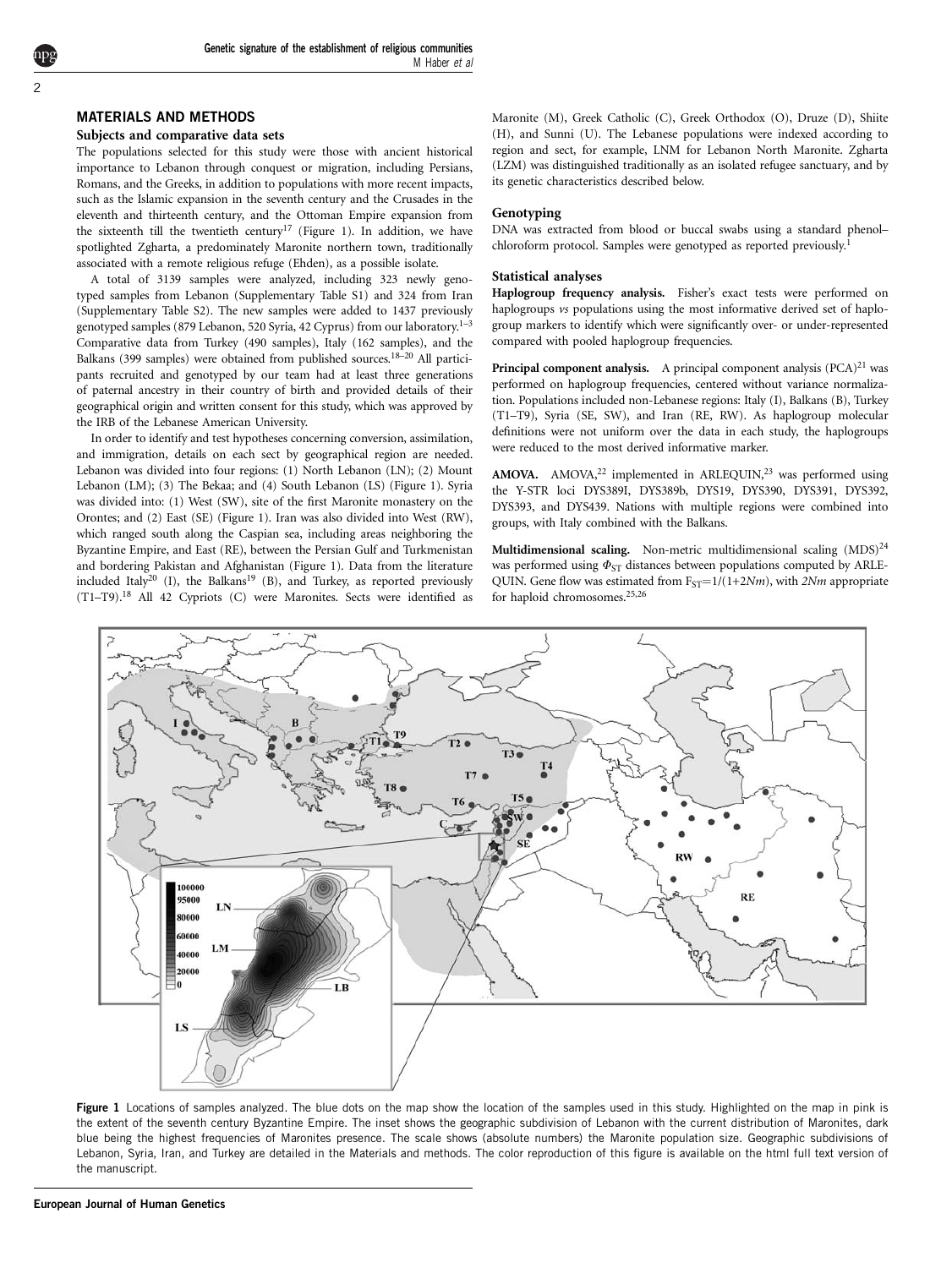3

Reduced median networks. Reduced median networks<sup>27</sup> of J-M172, J-M267, and E-M35 were calculated using a reduction threshold of 1, with STR weighting inversely proportional to the cube root of the variance, yielding networks with low reticulation.

BATWING admixture validation tests. Since the studied populations show significant admixture, we quantified the impacts of various kinds of admixture on BATWING time estimates. We therefore identified the most distinct population (Cyprus) as an outlier, and considered the Zgharta Maronite population as the test case. We further identified the LS Shiites as another outgroup. The first test was to randomly split the Zgharta Maronite population into two, and determine the BATWING estimate for the splitting time. The second test added a randomly selected Cyprus group to one of the split Zgharta populations in proportions equal to 10, 20, and 40% of the Zgharta subgroup, and determined the effect on time. The third test was to construct a split between Zgharta and Cyprus, measuring time. The fourth test included admixture between the Zgharta and Cyprus groups, in proportion of 5, 10, 20, and 40%. Lastly, to the unmixed Zgharta and Cyprus populations, randomly selected LS Shiites were added evenly in proportions of 5, 10, 20, and 40%, and the time of split between Zgharta and Cyprus was computed.

BATWING analyses. We computed the BATWING population estimates using STR loci DYS389I, DYS389b, DYS19, DYS388, DYS390, DYS391, DYS392, DYS393, DYS437, DYS438, and DYS439. The mutation rate priors were those proposed in Xue *et al* based on Zhivotovsky *et al's* rate estimates.<sup>29</sup> Given a set of distinct groups, BATWING will construct multiple candidate trees based on the assumption that all these populations emerged from some single ancestral population, applying a mutation rate model to the STRs, and counting Metropolis–Hastings samples of STR haplotypes among candidate trees, assuming no admixture once separation has occurred. Equilibration was determined by examination of 'lltimes' and effective ancestral population 'N'.

# RESULTS

# Haplogroup frequency analysis

Genotyping revealed 21 halpogroups present in Lebanon and its neighboring countries. In Lebanon, 15 haplogroups were found in the main religious groups with haplogroups J-M267, J-M172, and E-M35 being most frequent, together comprising 67% of the chromosomes (Table 1). Absolute and relative haplogroup frequencies are tabulated in Supplementary Table S3. J-M172 was more frequent in Maronites (34.7%) compared with Greek Orthodox (25.8%) or Muslims (26.2%). J-M267 was more frequent in Muslims (21.3%) compared with Maronites (17.9%) or Greek Orthodox (18.1%). In contrast, E-M35 was more frequent among Greek Orthodox (22.4%) compared with Maronites (14.8%) or Muslims (19%). E-M35 was noticeably the most common among Cypriot Maronites, representing 38% of their chromosomes (Supplementary Table S3). J-M267, J-M172, and E-M35 were also the most frequent Syrian haplogroups, making up 67.8% of all samples, with a higher J-M267 frequency (33.7%) compared with Lebanese populations. These haplogroups' combined frequency (38.1%) was lower in Iran, in which J-M172 (23.7%), R-M17 (16.9%), and R-M343 (9.5%) were the most frequent. Among these five leading haplogroups, seven populations showed haplogroup frequencies above the Bonferroni-corrected twotailed  $\alpha$ =0.05 significance level. Cyprus showed significantly more E-M35, distinct from all other sampled populations. North Lebanese Sunnis and South Lebanese Shiites showed significantly less R-M343 than expected by chance, whereas Balkans and Italy contained significantly more. Five of the 17 Lebanese and Syrian populations showed a P-value without Bonferroni correction less than 0.025, with an aggregate binomial probability of  $4.7 \times 10^{-5}$ . Western Iran and Zgharta Maronites showed significantly more K\*-M9 than expected by chance, whereas the Balkans showed significantly less. East Syria and Italy showed significantly less J-M172.

|                                |     | Table 1 Y-chromosomal haplogroups identified in Lebanese                                                 |         |                               |                            |                        | sects and neighboring countries   |                                                                        |                    |                                                                                                                                      |                                       |                                        |                      |
|--------------------------------|-----|----------------------------------------------------------------------------------------------------------|---------|-------------------------------|----------------------------|------------------------|-----------------------------------|------------------------------------------------------------------------|--------------------|--------------------------------------------------------------------------------------------------------------------------------------|---------------------------------------|----------------------------------------|----------------------|
|                                |     | N A-M91 E*-M96 E-M2                                                                                      |         | EM35                          | F <sup>*</sup> -M89 G-M201 |                        |                                   |                                                                        |                    | 14.M32 14.M326 14.M267 14.M27 14.M20 14.M27 14.M317 N-W317 0-M128 0-M175 Q-M224 14.M173 R*1.M17                                      |                                       | R-M343 R-M124                          | T-M70                |
| ebanese<br>Maronites           | 518 | 3(0.58)                                                                                                  |         | 77 (14.86) 3 (0.58) 28 (5.40) |                            |                        |                                   | 23 (4.44) 93 (17.95) 180 (34.74)                                       | 1 (0.19) 32 (6.18) |                                                                                                                                      | 5(0.96)                               | 4 (0.77) 45 (8.69)                     | 24 (4.63)            |
| ebanese 116<br>Greek           |     | (0.86)                                                                                                   |         | 26 (22.41)                    |                            | 6(5.17)                |                                   | 4 (3.45) 21 (18.10) 30 (25.86)                                         | 2(1.72)            |                                                                                                                                      | 9(7.76)                               | 4 (3.45) 11 (9.48)                     | 2(1.72)              |
| ebanese<br><b>hthodox</b>      | 568 |                                                                                                          |         | 3 (0.53) 6 (1.05) 108 (19.01) |                            | 46 (8.09)              | 12 (2.11) 121 (21.30) 149 (26.23) |                                                                        | 18 (3.17) 7 (1.23) |                                                                                                                                      | 13 (2.29)                             | 17 (2.99) 38 (6.69) 2 (0.35) 28 (4.93) |                      |
| Syrians<br>Vluslims<br>ranians | 324 | 518 3 (0.58) 2 (0.38) 6 (1.16) 62 (11.96)                                                                | 3(0.92) | 21 (6.48)                     |                            | 28 (5.40)<br>22 (6.79) |                                   | 11 (2.12) 175 (33.78) 115 (22.20) 2 (0.38) 49 (9.46) 3 (0.58) 2 (0.38) |                    | $8(2.47)$ $3(0.92)$ $26(8.02)$ $77(23.76)$ $2(0.62)$ $2(0.62)$ $2(0.62)$ $2(0.62)$ $2(0.62)$ $2(0.62)$ $2(0.62)$ $2(0.62)$ $2(0.62)$ | 3 (0.58) 3 (0.58) 27 (5.21) 23 (4.44) | 55 (16.97) 31 (9.57) 5 (1.54)          | 4 (0.77)<br>7 (2.16) |
|                                |     | The number of chromosomes within each haplogroup in each population is shown with its relative frequency |         |                               |                            |                        |                                   |                                                                        |                    |                                                                                                                                      |                                       |                                        |                      |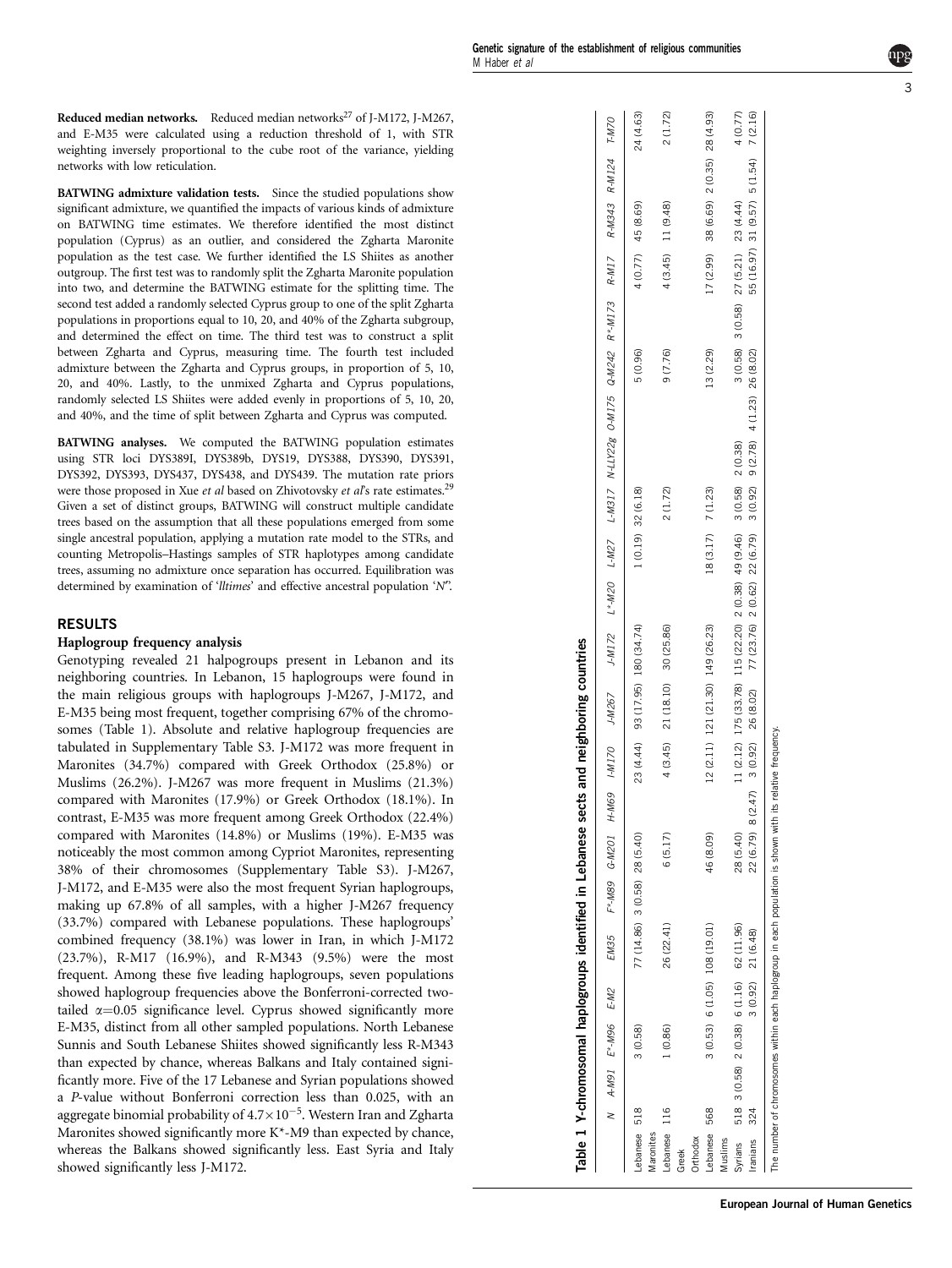<span id="page-3-0"></span>Major differences between Lebanese groups were found among the less frequent haplogroups. L-M317 was present in 6.2% of the Maronites compared with 1.7% in Greek Orthodox, 1.2% in Muslims, 0.6% in Syria, and 0.9% in Iran. The closely related L-M27 was found in 3.1% of Muslims, 0.2% of Maronites, 0% of Greek Orthodox, 9.5% of Syrians, and 6.8% of Iranians. Q-M242 was found in 7.7% of Greek Orthodox, 0.96% of Maronites, 2.3% of Muslims, 0.58% of Syrians, and 8% of Iranians. F-M89 (xM201, xM69, xM170, xM304, xM9) was found in three Maronites, but in none of the other genotyped samples. No obvious patterns by sect or region were marked by over- or underrepresentation.

## PCA

The first two components of a  $PCA<sup>21</sup>$  $PCA<sup>21</sup>$  $PCA<sup>21</sup>$  of the haplogroup frequencies in different samples are shown in Figure 2a, revealing substantial geographical clustering. They account for 58.4% of the variation, and the most significant contributors are PC1:  $-I2$ ,  $-F^*$ ,  $-E1b1b$ , and R1b ( $\div$  refers to a negative contribution), and PC2: J2, E1b1b,  $-K^*$ , and R1b. Italian, Balkan, Iranian, and Turkish samples are all distinct from the main body of Lebanese samples; Turkey shows a range of variation across regions,<sup>18</sup> rather smaller than observed within Lebanon among sects from a smaller geographical area. Syria is contained within the range of variation of the Lebanese samples. West Syrian samples lie closest to LN Sunnis, and not far from LN, LB, and LM Maronites.



Figure 2 Population genetic structure vs geography. (a) Scatter plot of populations indexed by the two leading principal components derived from Y-chromosomal haplogroup frequencies in Supplementary Table S3, and (b) MDS plot of  $\Phi$  distances between populations derived from Y-STR data.

#### AMOVA

AMOVA<sup>[22](#page-6-0)</sup> showed significant variation (1.87%,  $P < 0.001$ ) across the international samples (Table 2). Two more AMOVA analyses structured within Lebanon were also performed selecting groups first by region, and second by sect. In both analyses, differentiation between groups was not significant.  $\Phi_{ST}$ 's were obtained in the analysis of the international regions, but included resolution at the region and sect level within Lebanon. The largest  $\Phi_{ST}$ 's within Lebanon among sects and regions are well under 0.2, reflecting gene flows Nm in excess of  $2.0$ <sup>25,26</sup> which is consistent with the character of the reduced median networks (below).

## MDS

MDS stress fell off sharply above three dimensions. Analysis with two dimensions yielded an  $R^2$  value of 0.66, and a stress of 0.25. The 1% one-tail confidence for finding this level of alignment by chance<sup>30</sup> for 37 points is 0.347, so the MDS plot will substantially preserve distances between points. MDS of the  $\Phi_{ST}$ 's showed weak but noticeable clustering among sects (Figure 2b). The Lebanese samples differentiate into a Maronite-rich sector distinct from the other regions. LS and LM Sunni populations cluster among the Maronites. The Turkish samples cluster within the non-Maronite Lebanese populations. East and West Syria form an axis splitting the non-Maronites from the Maronites. As with PCA, Zgharta positions well outside of the Maronite cluster, much closer to the Iranian populations. MDS results thus resemble PCA (Figure 2a), but show even less differentiation by nation than among Lebanese sects (eg, Turkey).

#### Reduced median networks

Reduced median networks of haplogroups E-M35, J-M267, and J-M172 ([Figure 3](#page-4-0)) show mixing of haplotypes among populations, consistent with the Nm estimates. There was very little evidence of autochthonous evolution of STRs within any of these populations, suggesting too much admixture, too little time since differentiation, or both, for such features to emerge. However, shared haplotypes that are predominantly Christian, as well as others that appear to be

Table 2 AMOVA results comparing variations (1) among nations, between nations across national subpopulations, (2) between religions in Lebanon across regions, and (3) between regions in Lebanon across religions

|                                  | $V_{\rm a}$ , $F_{\rm CT}$<br>Among groups | $V_h$ ; $F_{SC}$<br>Within groups | $V_c$ ; $F_{ST}$<br>Within populations |
|----------------------------------|--------------------------------------------|-----------------------------------|----------------------------------------|
| Between nations across regions   |                                            |                                   |                                        |
| Value                            | 0.153; 0.019                               | 0.112; 0.014                      | 7.924; 0.032                           |
| % variation                      | 1.87                                       | 1.36                              | 96.76                                  |
| $P$ -value                       | < 0.001                                    | < 0.001                           | < 0.001                                |
| Between religions across regions |                                            |                                   |                                        |
| Value                            | 0.016; 0.002                               | 0.117; 0.019                      | 6.248; 0.021                           |
| % variation                      | 0.25                                       | 1.85                              | 97.91                                  |
| $P$ -value                       | 0.300                                      | 0.044                             | 0.016                                  |
| Between regions across religions |                                            |                                   |                                        |
| Value                            | 0.000; 0.000                               | 0.130; 0.020                      | 6.239; 0.017                           |
| % variation                      | 0.00                                       | 2.05                              | 98.33                                  |
| $P$ -value                       | 0.883                                      | 0.066                             | 0.024                                  |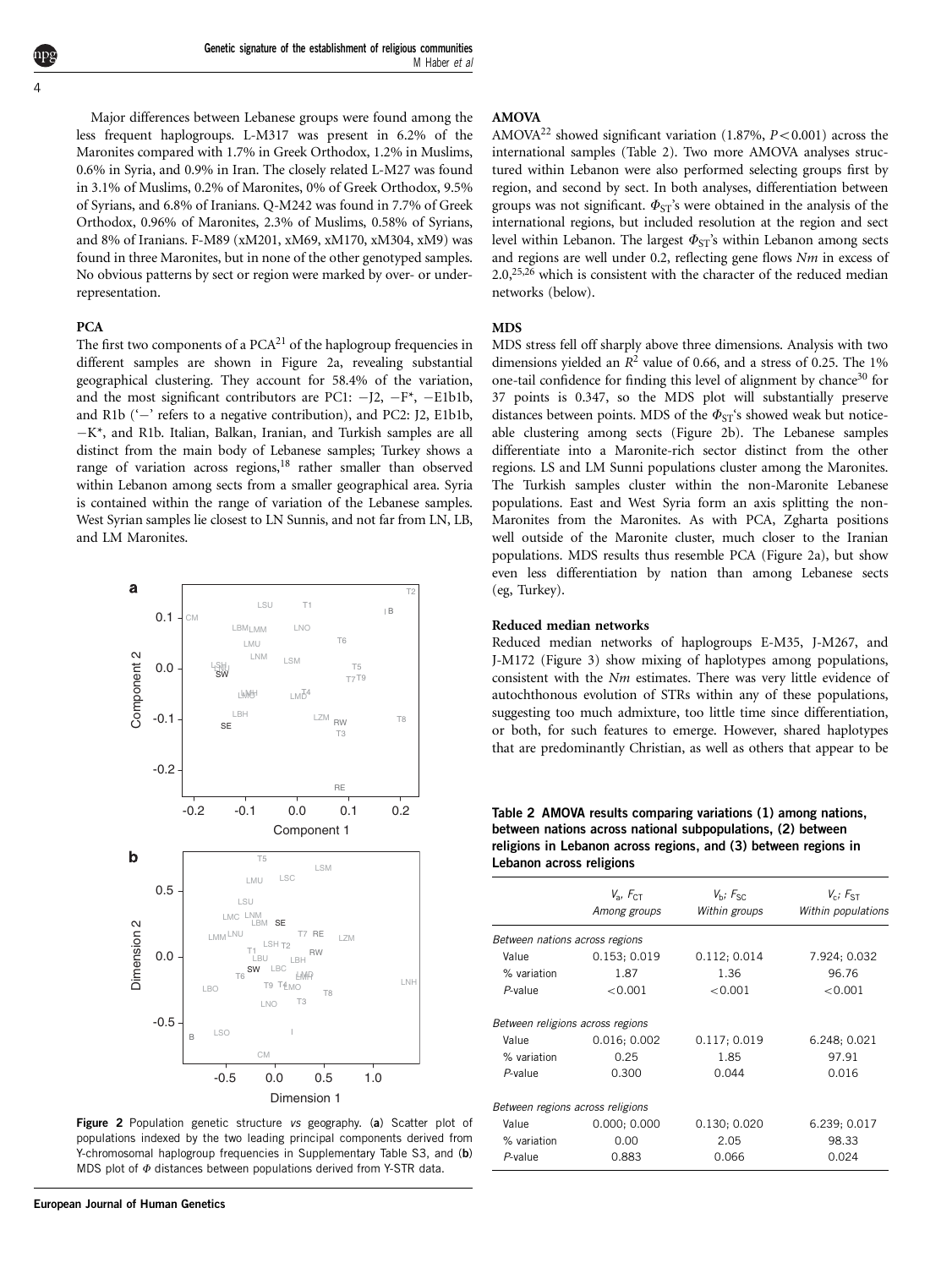<span id="page-4-0"></span>

Figure 3 Reduced median networks of J-M172, J-M267, and E-M35 showing STR haplotype distributions among populations; area is proportional to haplotype frequency, and color indicates populations. Connecting lines represent putative phylogenetic relationships between haplotypes.

### BATWING admixture validation tests

The result of artificially splitting the Zgharta population yielded a differentiation event with a median of 26 generations, and 95% confidence interval (CI) ranging from 3.2 to 81 generations, compared with one or fewer generations anticipated for comparisons of random samples drawn from the same population. This provides a baseline for impact of random sampling from a single population on BATWING time estimates. The impact of adding 10, 20, and 40% of Cyprus samples to each Zgharta population on time of splitting was 19.75 generations (95% CI 1.4–70), 21.9 (1.9–78), and 26 (3.2–81) respectively. In other words, BATWING appeared to be rather indifferent to differential in-migrations. Cyprus appeared to differentiate from Zgharta 268 (95% CI 140–522) generations ago. Admixing 5, 10, 20, and 40% between Zgharta and Cyprus yielded 146 (67–298), 79 (30.5–174), 78.9 (30.6–174), and 26.4 (3.6–72.7) respectively. Therefore, 40% admixture is sufficient to reduce the estimate to essentially that of being drawn from a single population. In all, 10–20% is significant and relatively similar in magnitude of impact, which was to reduce the time in this case by a factor of three. Five percent admixture reduced time by a factor of two. Therefore, even though populations may have been distinguished from one another, gene flow of relatively modest impact may significantly reduce the BATWING estimates of splitting. The corollary to this is that BATWING will systematically underestimate splitting times given the evidence of admixture. Lastly, LS Shiites were added to the non-admixed Cyprus and Zgharta groups in proportions of 5, 10, 20, and 40%. These yielded 274 (145–521), 265 (142–517), 263 (144–500), and 206 (115–391), respectively. Only in the 40% case is a slight reduction of splitting time noted. Therefore, the impact of in-migration on differentiated populations is also negligible until the in-migrating population is quite large.

#### BATWING analysis results

Although the populations studied are characterized by high gene flow, they have also shown structured geographical organization not immediately revealed by reduced median analysis.<sup>3</sup> It may still be possible to explore the timing of isolating events by application of BATWING, noting the levels of admixture and in-immigration.

A first pass suggested that Cypriot Maronites differentiated first, followed by differentiation of Muslims and Christians (Figure 4). Taking Cypriots as an outgroup, runs were made with pooled Muslims as an outgroup for the Christian sects, or with pooled Christians as an outgroup for the Muslim sects to control combinatorial reduction of support for the leading trees that BATWING generated. All three simulations agreed well with their common bifurcation point times (Supplementary Table S4). Pooling Muslims yielded Cyprus' differentiation at 4025 (95% CI 2525–8400) ybp and 3950 (2025–5800) ybp for pooled Christians. The Christian–Muslim split dated to 3475



Figure 4 Composite BATWING population splitting tree representing larger populations in Lebanon compiled from two BATWING computations summarized in Supplementary Table S4. Numbers indicate branch lengths measured in years (see text for details).

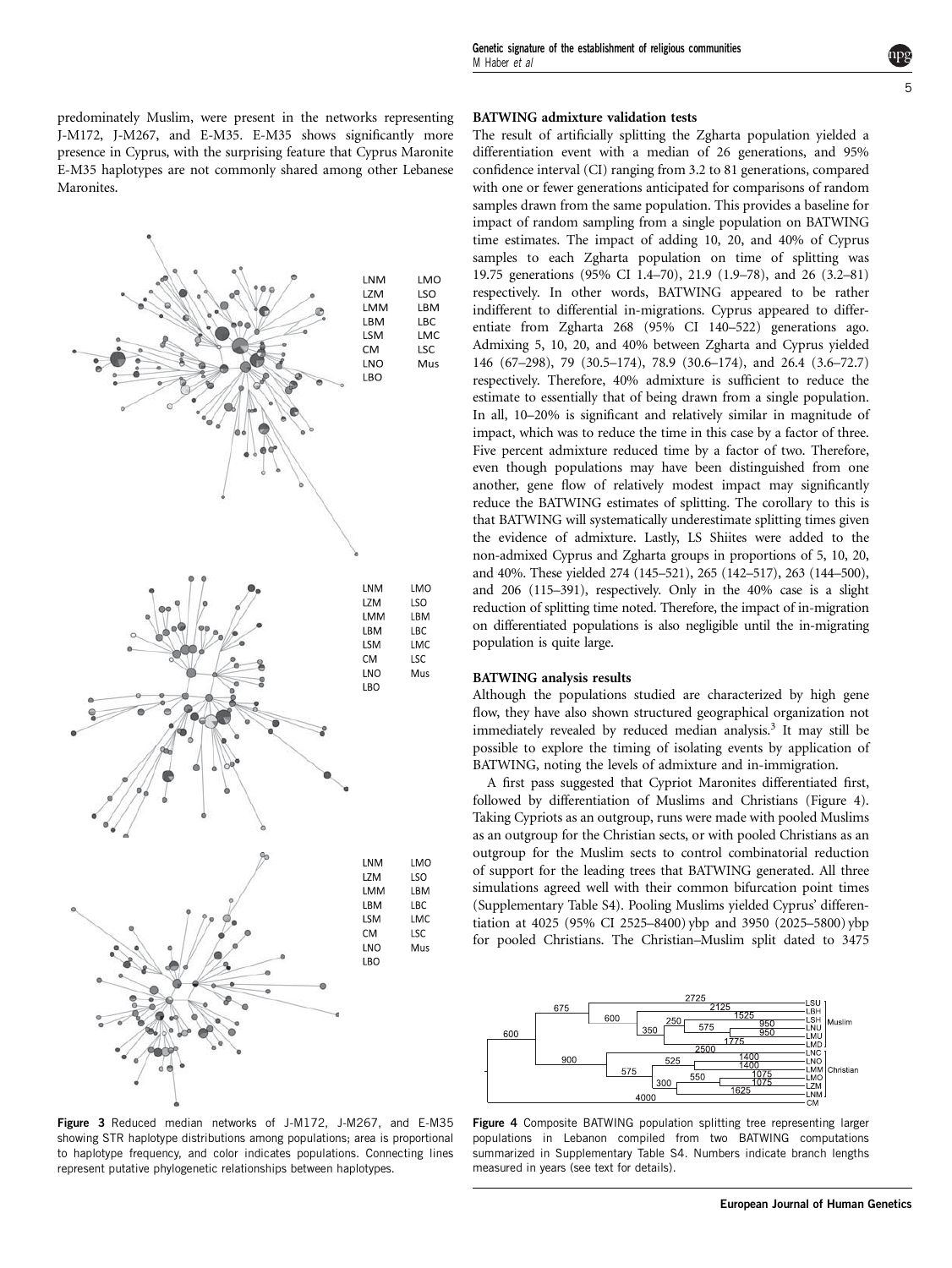<span id="page-5-0"></span>(2000–6025) ybp for pooled Muslims and 3325 (1875–4225) ybp for pooled Christians. These dates were averaged to construct the composite tree. Within Lebanon, the consensus showed a clear bifurcation between Muslim and Christian populations. Further, Christian branch modal topologies were strong, with clearly historical differentiation times, shown by the 95% CIs. This resulting composite tree is displayed in [Figure 4.](#page-4-0)

## **DISCUSSION**

Our aim was to describe the genetic structure characterizing diverse religious communities sharing the same Lebanese geography, and to investigate how social history interacted with genetic community differentiation. The resulting genetic structure would then be evaluated against the historical background of these communities and the rich patterns of movement of the Maronites throughout the Levant.

Previous analysis of a subset of these same Lebanese samples revealed significant male-lineage genetic structure within Lebanon when the samples were grouped into the three major Lebanese religions and sects (Christian, Druze, and Muslim), and accounted for at least part of this structure by in-migrations into the country within historical times structured by religion.<sup>[3](#page-6-0)</sup> This study investigates a larger sample size from a wider geographical distribution, and considers the religious communities at higher geographical resolution. It revealed no noticeable or significant genetic differentiation between the Maronites as a group and the major non-Maronite communities (Greek Orthodox Christians, Greek Catholic Christians, Sunni Muslims, Shiite Muslims, and Druze) that occupy modern day Lebanon. This was illustrated by AMOVA analysis, the lack of distinct Maronite-specific clusters after PCA of Y haplogroup frequencies, and absence of systematic over- or under-representation of individual haplogroups in Fisher's exact tests. Similar conclusions were obtained from Y-STR data after multidimensional scaling or examination of networks of the major Levantine haplogroups (J-M267, J-M172, and E-M35). These results are strong indicators that the various communities have a shared genetic history that might result from a common origin, gene flow between them or additional populations, or a combination of these factors.

In contrast to the lack of genetic structure characterizing the Maronites as a whole and distinguishing them from other Christian or non-Christian groups, some individual Maronite and non-Maronite communities did show more distinctive genetic characteristics. One of these was Cypriot Maronites. They were outliers in the haplogroup PCA ([Figure 2a\)](#page-3-0) and Y-STR MDS plot [\(Figure 2b](#page-3-0)), showed distinct clusters of haplotypes in all of the networks ([Figure 3](#page-4-0)), and formed the deepest split in the BATWING population tree [\(Figure 4\)](#page-4-0) separated by  $\sim$  4000 years. This time estimate must be interpreted with caution as BATWING assumes population isolation following differentiation.

The populations in this study previously revealed in-migration and evidence of significant gene flow.[3](#page-6-0) The validation analyses reveal BATWING's response to in-migration and mixing. In-migration did not impact BATWING's timing estimates, but even modest migration between split populations reduced estimated splitting times. The 95% CI for the split between Muslim and Christian subgroups predates the foundation of Christianity and argues for pre-Christian differentiation, especially given the possible admixture. The Zgharta Maronites form another distinct population, with peripheral positions in [Figures](#page-3-0) [2a and b,](#page-3-0) but closest to other LN Maronites. Most remarkably, they show under-representation of haplogroup E-M35 and over-representation of L-M317 unlike any neighboring regions or sects. The Greek Orthodox populations were consistently closely related to other

Among Muslims, the Shiite population shows the earliest differentiation between LB and LS branches. LM and LN Sunnis are closely related, with an association with South Lebanese Shiites. The Druze population appears more closely related to this group than to LB Shiites. Most distinctive are the LS Sunnis. There is evidence of migrations to the mountains correlating with violent historical events, suggesting that the mountains served as sanctuaries.

# **CONCLUSIONS**

Lebanese religious communities are populations generally genetically similar to their neighbors who evolved primarily within Lebanon following differentiation. Differentiation appears to have begun before the establishment of Islam and Christianity, with dates suggested by BATWING consistent with the expansion of Phoenician inland extraction of cedar, and isolation starting during Persian domination. Not only do the median time estimates marking differentiation between Christians and Muslims predate the foundation of these major religions, but the 95% CI only touches the generation in which Christianity was founded. BATWING time estimates of previous differentiation with subsequent gene flow will understate the time of differentiation. Evidence of admixture implies that the date of differentiation was therefore probably earlier, supporting the hypothesis of differentiation before Islam and Christian conversion. Later differentiations appear to reflect migration into mountainous refuges as well as subsequent conversion events. Although BATWING, PCA, and MDS results suggest that these are all closely related populations, genetic findings, such as the over-representation of haplogroup L-M317 among Zgharta Maronites, and the relationship between South Lebanese Shiites and North Lebanese Sunnis, suggest distinguishing historical events. These results point to the possibility of additional in-migration events associated with more specific historical conditions that require further investigation.

In conclusion, the world's great religions in Lebanon were adopted by communities already differentiated at the time those religions were founded. Those adoptions reinforced subsequent genetic isolation. Post-establishment differentiations reflect refugee migrations as well as subsequent gene flow. This implies that social adaptation of in-migrating cultures, marked by traditions, law, and religion, by indigenous populations was a complex process facilitated by previous differentiations that subsequently promoted and sustained those differentiations.

## CONFLICT OF INTEREST

The authors declare no conflict of interest.

# ACKNOWLEDGEMENTS

We thank the sample donors for taking part in this study. YX and CTS are supported by The Wellcome Trust. The Genographic Project is supported by funding from the National Geographic Society, IBM, and the Waitt Family Foundation.

<sup>1</sup> El-Sibai M, Platt DE, Haber M et al: Geographical structure of the Y-chromosomal genetic landscape of the Levant: a coastal-inland contrast. Ann Hum Genet 2009; 73: 568–581.